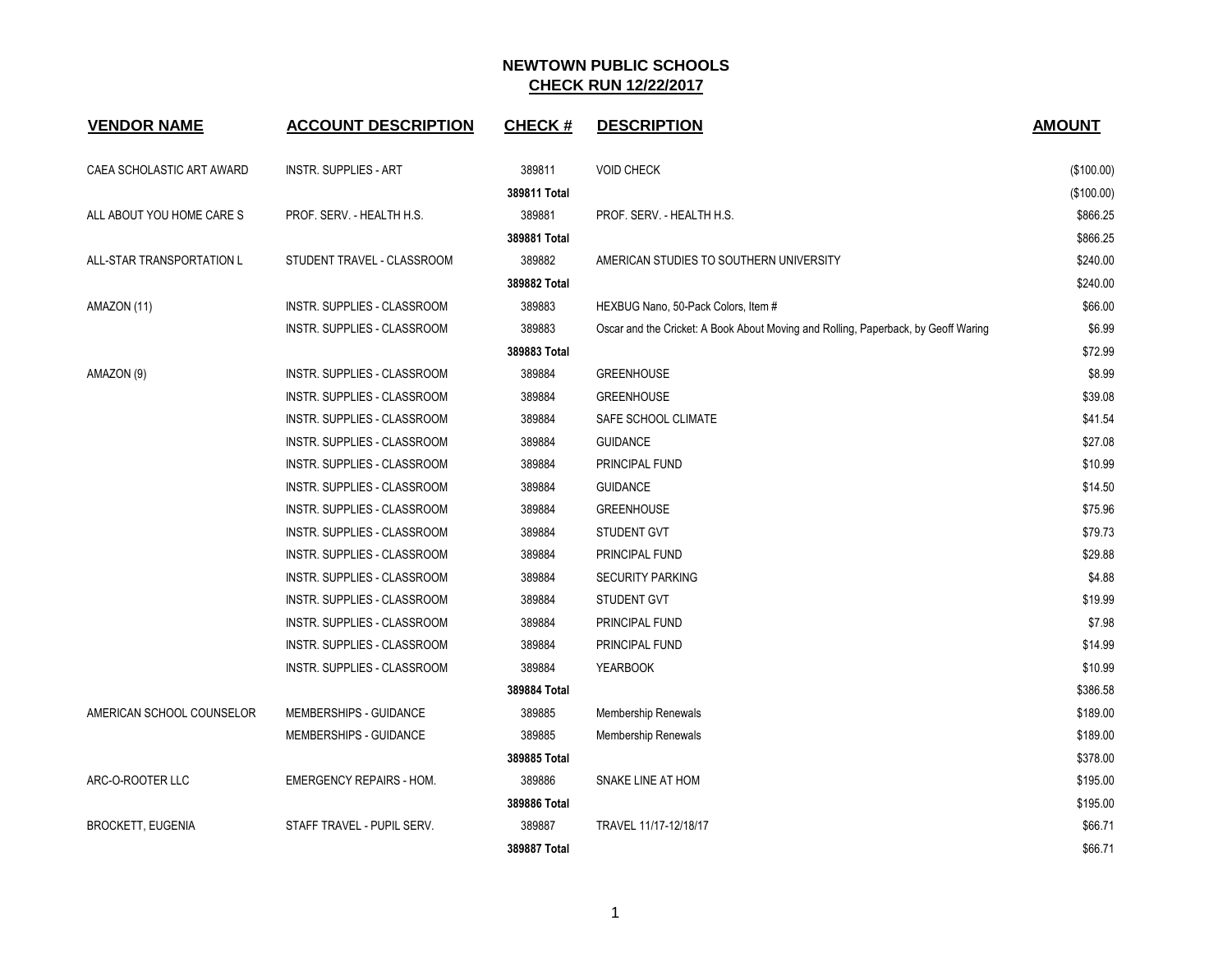| <b>VENDOR NAME</b>         | <b>ACCOUNT DESCRIPTION</b>      | <b>CHECK#</b> | <b>DESCRIPTION</b>                                     | <b>AMOUNT</b> |
|----------------------------|---------------------------------|---------------|--------------------------------------------------------|---------------|
| CMRS-POC (BOE CO)          | POSTAGE - BUS. SERV.            | 389888        | POSTAGE MACHINE 2017/18                                | \$1,000.00    |
|                            |                                 | 389888 Total  |                                                        | \$1,000.00    |
| CONNEC-TO-TALK             | PROF. SERV. - PSYCH/MED. EVAL.  | 389889        | BCBA CONSULT 12/11-12/14/17                            | \$1,615.00    |
|                            | PROF. SERV. - PSYCH/MED. EVAL.  | 389889        | ABA SERV 12/11-12/15/17                                | \$1,260.00    |
|                            |                                 | 389889 Total  |                                                        | \$2,875.00    |
| <b>CRA</b>                 | STAFF TRAIN. - CLASSROOM        | 389890        | Early Bird Registration for CRA Conference             | \$135.00      |
|                            | STAFF TRAIN. - CLASSROOM        | 389890        | Early Bird Registration for CRA Conference             | \$135.00      |
|                            | STAFF TRAIN. - CLASSROOM        | 389890        | Early Bird Registration for CRA Conference             | \$135.00      |
|                            | STAFF TRAIN. - CLASSROOM        | 389890        | Early Bird Registration for CRA Conference             | \$135.00      |
|                            | STAFF TRAIN. - CLASSROOM        | 389890        | Early Bird Registration for CRA Conference             | \$135.00      |
|                            | MEMBERSHIPS - CLASSROOM         | 389890        | Early Bird Registration for CRA Conference             | \$25.00       |
|                            | STAFF TRAIN. - READING          | 389890        | Early Bird Registration for CRA Conference             | \$245.00      |
|                            | STAFF TRAIN. - READING          | 389890        | Early Bird Registration for CRA Conference             | \$25.00       |
|                            |                                 | 389890 Total  |                                                        | \$970.00      |
| DANBURY PUBLIC SCHOOLS     | TUITION - MAGNET SCHOOL         | 389891        | WESTERN CT ACADEMY RESERVED SEATS                      | \$38,000.00   |
|                            |                                 | 389891 Total  |                                                        | \$38,000.00   |
| <b>DESIGNS &amp; SIGNS</b> | <b>REPAIRS - SPORTS</b>         | 389892        | (8) Swim Board Signs                                   | \$280.00      |
|                            |                                 | 389892 Total  |                                                        | \$280.00      |
| DRABIK, MAURA              | STAFF TRAIN. - STAFF DEVELOP.   | 389893        | Reed Math Consultant Writing of Gr. 5/5plus curriculum | \$900.00      |
|                            |                                 | 389893 Total  |                                                        | \$900.00      |
| E-RATE ONLINE LLC          | CONTRACTED SERV. - INFO. TECH.  | 389894        | Newtown USF Program Filing Services 2017-2018          | \$2,500.00    |
|                            |                                 | 389894 Total  |                                                        | \$2,500.00    |
| EAST RIVER ENERGY INC.     | FUEL OIL - GEN.                 | 389895        | OIL 263.0 GAL MAINT GARAGE                             | \$496.18      |
|                            |                                 | 389895 Total  |                                                        | \$496.18      |
| ELLISON EDUCATIONAL EQUIP  | OFF. SUPPLIES - ADMIN.          | 389896        | Prestige Pro Shims, #19716                             | \$13.50       |
|                            | OFF. SUPPLIES - ADMIN.          | 389896        | Prestige Pro PR Standard Cutting Pro, #17888           | \$30.00       |
|                            | OFF. SUPPLIES - ADMIN.          | 389896        | Shipping                                               | \$6.00        |
|                            |                                 | 389896 Total  |                                                        | \$49.50       |
| FEDA, KRISTINE M.          | OTHER SUPPLIES - STAFF DEVELOP. | 389897        | <b>SUPPLIES (84501)</b>                                | \$591.04      |
|                            |                                 | 389897 Total  |                                                        | \$591.04      |
| FONOVIC, JESSICA           | STAFF TRAVEL - CLASSROOM        | 389898        | TRAVEL CCLM FALL 2017 EVENT                            | \$42.48       |
|                            |                                 | 389898 Total  |                                                        | \$42.48       |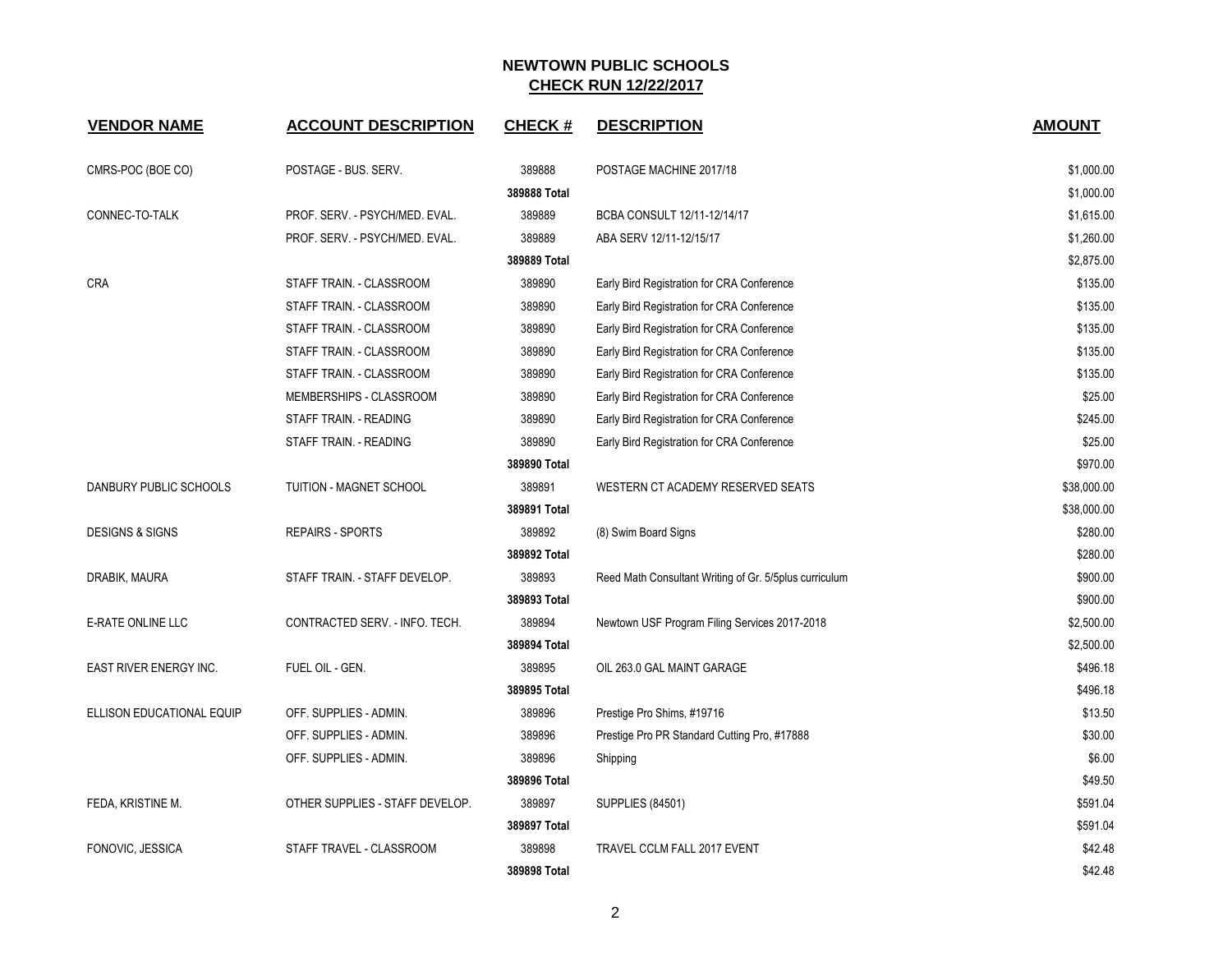| <b>VENDOR NAME</b>               | <b>ACCOUNT DESCRIPTION</b>          | <b>CHECK#</b> | <b>DESCRIPTION</b>                                                         | <b>AMOUNT</b> |
|----------------------------------|-------------------------------------|---------------|----------------------------------------------------------------------------|---------------|
| FREAS, THOM                      | CONTRACTED SERV. - MUSIC            | 389899        | <b>LOCATION RECORDING</b>                                                  | \$1,050.00    |
|                                  |                                     | 389899 Total  |                                                                            | \$1,050.00    |
| <b>FRONTIER</b>                  | <b>TELEPHONE &amp; CABLE</b>        | 389900        | TELEPHONE SERV 2017/18                                                     | \$836.26      |
|                                  |                                     | 389900 Total  |                                                                            | \$836.26      |
| <b>GRAINGER</b>                  | <b>B&amp;G SUPPLIES - MAINT.</b>    | 389901        | SLOAN VALVES, BASIN WRENCH, CAULK GUN - MAINT SUPPLIES                     | \$1,325.26    |
|                                  | <b>B&amp;G SUPPLIES - MAINT.</b>    | 389901        | HAMMER DRILL KIT - MAINT SUPPLIES                                          | (\$336.60)    |
|                                  | <b>B&amp;G SUPPLIES - MAINT.</b>    | 389901        | HAMMER DRILL KIT - MAINT SUPPLIES                                          | \$389.40      |
|                                  | INSTR. SUPPLIES - TECH ED.          | 389901        | <b>AUTO SUPPLIES</b>                                                       | \$17.43       |
|                                  | INSTR. SUPPLIES - TECH ED.          | 389901        | <b>AUTO SUPPLIES</b>                                                       | \$491.08      |
|                                  | INSTR. SUPPLIES - TECH ED.          | 389901        | <b>AUTO SUPPLIES</b>                                                       | \$39.30       |
|                                  | INSTR. SUPPLIES - TECH ED.          | 389901        | <b>AUTO SUPPLIES</b>                                                       | \$99.00       |
|                                  | INSTR. SUPPLIES - TECH ED.          | 389901        | <b>AUTO SUPPLIES</b>                                                       | \$52.80       |
|                                  |                                     | 389901 Total  |                                                                            | \$2,077.67    |
| <b>GRIFFIN GREENHOUSE SUPPLI</b> | INSTR. SUPPLIES - C.W.E.            | 389902        | <b>PLANTS</b>                                                              | \$273.96      |
|                                  | <b>INSTR. SUPPLIES - C.W.E.</b>     | 389902        | <b>PLANTS</b>                                                              | \$48.73       |
|                                  | INSTR. SUPPLIES - C.W.E.            | 389902        | <b>PLANTS</b>                                                              | \$53.44       |
|                                  | INSTR. SUPPLIES - C.W.E.            | 389902        | PLANTS-SOIL                                                                | \$1,009.74    |
|                                  |                                     | 389902 Total  |                                                                            | \$1,385.87    |
| HARRISON, TRENT                  | <b>INSTR. SUPPLIES - SCIENCE</b>    | 389903        | <b>SQUID DISSECTION</b>                                                    | \$23.92       |
|                                  | <b>INSTR. SUPPLIES - SCIENCE</b>    | 389903        | LUNCH FOR SPEC ED                                                          | \$11.75       |
|                                  |                                     | 389903 Total  |                                                                            | \$35.67       |
| <b>HAT CITY PAPER &amp; SUP</b>  | <b>B&amp;G SUPPLIES - CUSTODIAL</b> | 389904        | LYSOL, FOAM SOAP, GLASS CLEANER, PAPER PRODUCTS - CUST SUPPLIES            | \$4,587.40    |
|                                  |                                     | 389904 Total  |                                                                            | \$4,587.40    |
| HB COMMUNICATIONS INC.           | REPAIRS - INFO. TECH.               | 389905        | Epson PowerLite 530 with coupler                                           | \$1,420.00    |
|                                  |                                     | 389905 Total  |                                                                            | \$1,420.00    |
| INSTITUTE OF PROFESSIONAL        | PROF. SERV. - PSYCH/MED. EVAL.      | 389906        | <b>ABA SERVICES</b>                                                        | \$9,085.00    |
|                                  |                                     | 389906 Total  |                                                                            | \$9,085.00    |
| <b>INTEGRITY PIANO SERVICE</b>   | <b>REPAIRS - MUSIC</b>              | 389907        | PIANO TUNING                                                               | \$138.00      |
|                                  |                                     | 389907 Total  |                                                                            | \$138.00      |
| <b>ITSAVVY LLC</b>               | INSTR. SUPPLIES - INFO. TECH.       | 389908        | Display port (m) to VGA (f) 20586187                                       | \$577.50      |
|                                  | INSTR. SUPPLIES - INFO. TECH.       | 389908        | HDMI to VGA Adapter with audtion M/F Video converter 16855143Quote 3039538 | \$849.80      |
|                                  |                                     | 389908 Total  |                                                                            | \$1,427.30    |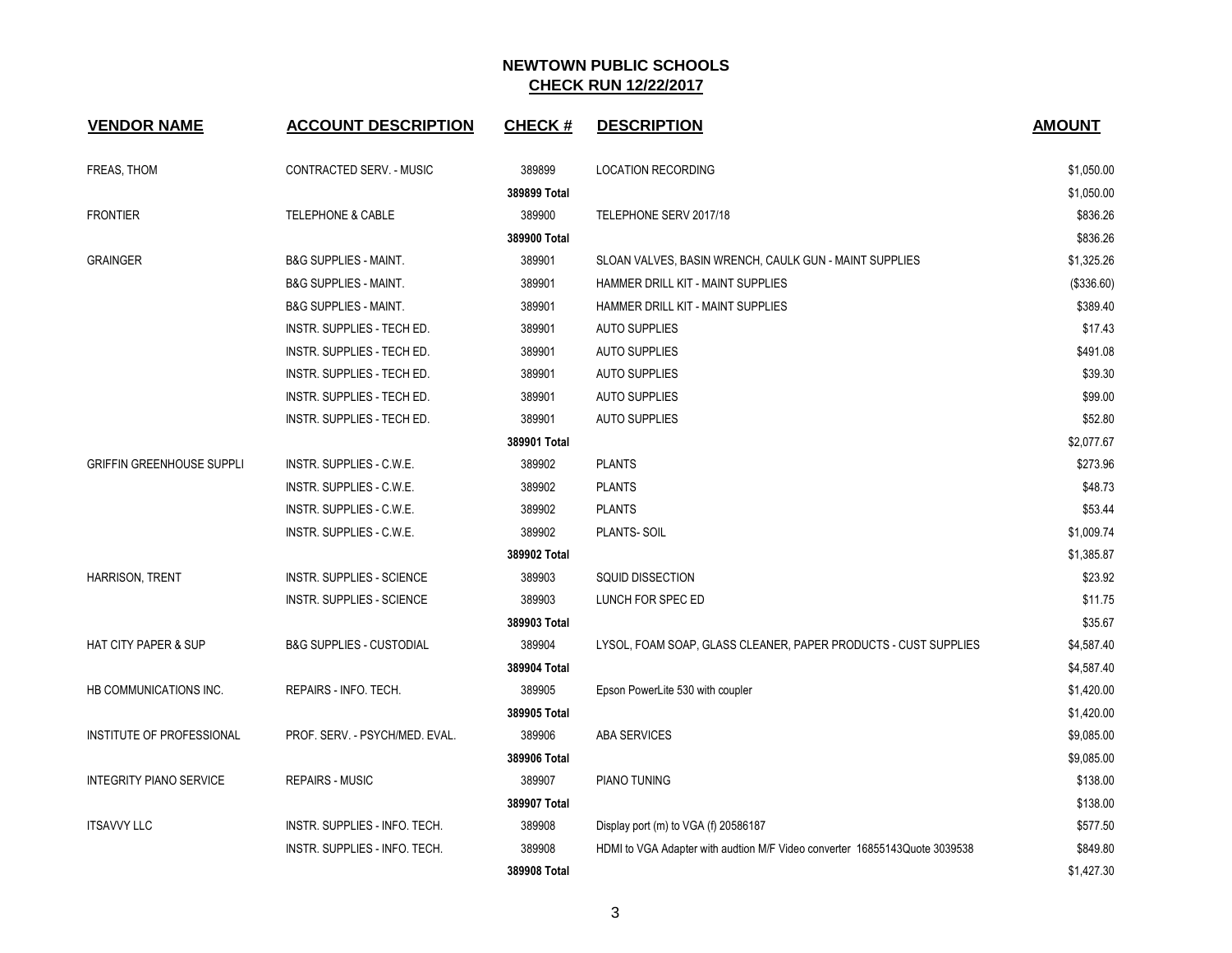| <b>VENDOR NAME</b>        | <b>ACCOUNT DESCRIPTION</b>       | <b>CHECK#</b> | <b>DESCRIPTION</b>                      | <b>AMOUNT</b> |
|---------------------------|----------------------------------|---------------|-----------------------------------------|---------------|
| LAKE COMPOUNCE            | CONTRACTED SERV. - T.A.P./FLEX   | 389909        | <b>ADMISSION TICKETS</b>                | \$79.60       |
|                           |                                  | 389909 Total  |                                         | \$79.60       |
| MASON W.B. INC.           | OFF. SUPPLIES - BUS. SERV.       | 389910        | <b>SUPPLIES 2017/18</b>                 | \$6.42        |
|                           | OFF. SUPPLIES - BUS. SERV.       | 389910        | <b>SUPPLIES 2017/18</b>                 | \$189.95      |
|                           | OFF. SUPPLIES - BUS. SERV.       | 389910        | WATER 2017/18                           | \$24.95       |
|                           | <b>INSTR. SUPPLIES - ART</b>     | 389910        | CRAY-PAS-OIL PASTELS-ART K-4 2017/2018  | \$25.20       |
|                           | OTHER SUPPLIES - STAFF DEVELOP.  | 389910        | 9 GLUE, WASHABLE SCHL, 1GAL             | \$7.31        |
|                           | INSTR. SUPPLIES - SP. ED. PREK-8 | 389910        | HANGING FOLDERS - PRESCHOOL             | \$15.97       |
|                           |                                  | 389910 Total  |                                         | \$269.80      |
| <b>MCFADDEN, BETTY</b>    | STAFF TRAIN. - ADMIN.            | 389911        | 12/14/17 MEMORIAL BREAKFAST & ADMIN     | \$119.63      |
|                           |                                  | 389911 Total  |                                         | \$119.63      |
| MELIORA ACADEMY INC.      | <b>TUITION - OUT-OF-DISTRICT</b> | 389912        | TUITION - OUT-OF-DISTRICT               | \$14,561.00   |
|                           |                                  | 389912 Total  |                                         | \$14,561.00   |
| <b>MEMOLI MATTHEW</b>     | <b>INSTR. SUPPLIES - SPORTS</b>  | 389913        | NATIONAL AD CONF FOOD                   | \$186.67      |
|                           | STAFF TRAVEL - CLASSROOM         | 389913        | NATIONAL AD CONF FLIGHT                 | \$403.97      |
|                           | STAFF TRAVEL - CLASSROOM         | 389913        | NATIONAL AD CONF HOTEL                  | \$848.70      |
|                           | STAFF TRAVEL - CLASSROOM         | 389913        | NATIONAL AD CONF TRAVEL                 | \$8.00        |
|                           |                                  | 389913 Total  |                                         | \$1,447.34    |
| MULLEN, SHAWN             | INSTR. SUPPLIES - CLASSROOM      | 389914        | ARBORVITAE TREE & TULIP MIX             | \$74.90       |
|                           |                                  | 389914 Total  |                                         | \$74.90       |
| <b>NCS PEARSON INC.</b>   | <b>INSTR. SUPPLIES - GIFTED</b>  | 389915        | OLSAT SCORING PACKAGE B 015-0800-282    | \$1,355.00    |
|                           | <b>INSTR. SUPPLIES - GIFTED</b>  | 389915        | LABEL FOR OLSAT 015-0720-068            | \$325.20      |
|                           | <b>INSTR. SUPPLIES - GIFTED</b>  | 389915        | <b>SHIPPING</b>                         | \$142.82      |
|                           | INSTR. SUPPLIES - PSYCH.         | 389915        | WAIS-IV RESPONSE 0158980875             | \$170.00      |
|                           | INSTR. SUPPLIES - PSYCH.         | 389915        | WAIS-IV RECORD FORMS 0158980905         | \$270.00      |
|                           | INSTR. SUPPLIES - PSYCH.         | 389915        | <b>SHIPPING</b>                         | \$26.40       |
|                           |                                  | 389915 Total  |                                         | \$2,289.42    |
| NEW ENGLAND FITNESS DISTR | REPAIRS - P.E.                   | 389916        | <b>WEIGHT ROOM REPAIRS</b>              | \$1,220.89    |
|                           |                                  | 389916 Total  |                                         | \$1,220.89    |
| NEW YORK TIMES, THE       | <b>SUPPLIES - LIBRARY</b>        | 389917        | The New York Times subscription renewal | \$125.80      |
|                           |                                  | 389917 Total  |                                         | \$125.80      |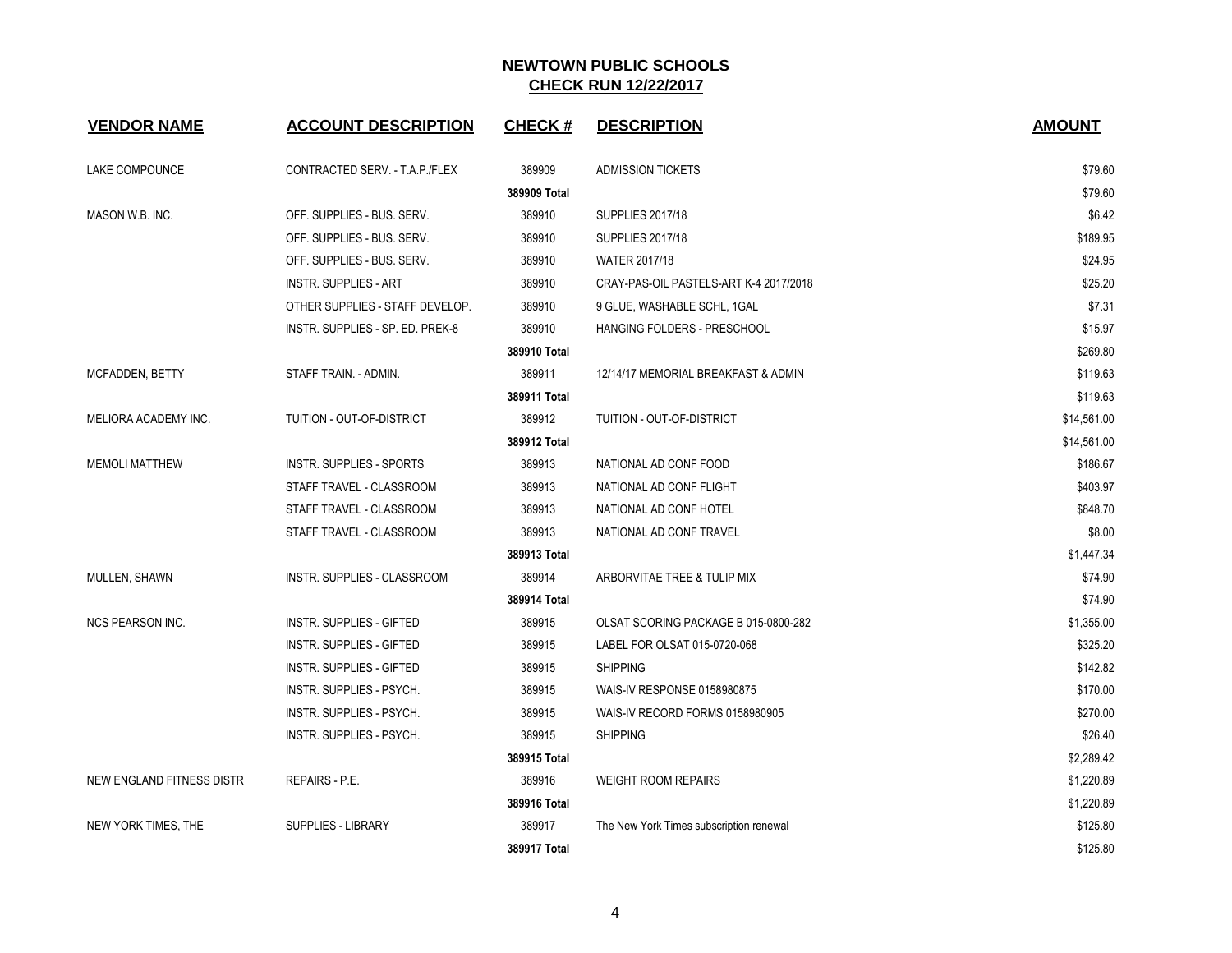| <b>VENDOR NAME</b>             | <b>ACCOUNT DESCRIPTION</b>   | <b>CHECK#</b> | <b>DESCRIPTION</b>                                                     | <b>AMOUNT</b> |
|--------------------------------|------------------------------|---------------|------------------------------------------------------------------------|---------------|
| NEWTOWN CULINARY DEPT.         | CONTRACTED SERV. - SUPER.    | 389918        | <b>BOE HOLIDAY LUNCH</b>                                               | \$300.00      |
|                                |                              | 389918 Total  |                                                                        | \$300.00      |
| NEWTOWN HARDWARE               | <b>REPAIRS - SPORTS</b>      | 389919        | Replacement Tarps/Bungee Cords to cover Stadium Equipment              | \$160.05      |
|                                |                              | 389919 Total  |                                                                        | \$160.05      |
| ON-SITE SHREDDING              | OFF. SUPPLIES - ADMIN.       | 389920        | Shredding Services for 2017/18 school year.                            | \$25.00       |
|                                | OFF. SUPPLIES - ADMIN.       | 389920        | Shredding Services for 2017/18 school year.                            | \$30.00       |
|                                |                              | 389920 Total  |                                                                        | \$55.00       |
| POSTMASTER - NEWTOWN           | INSTR. SUPPLIES - CLASSROOM  | 389921        | POSTAGE                                                                | \$343.00      |
|                                |                              | 389921 Total  |                                                                        | \$343.00      |
| PROACTIVE SPORTS MEDICINE      | CONTRACTED SERV. - SPORTS    | 389922        | Athletic Training Services - 10/20-10/21/2017                          | \$375.00      |
|                                |                              | 389922 Total  |                                                                        | \$375.00      |
| SCHWARTZ, NANCY PH.D           | PROF. SERV. - SP/HEAR.       | 389923        | PRAGMATIC LANGUAGE EVAL                                                | \$1,600.00    |
|                                |                              | 389923 Total  |                                                                        | \$1,600.00    |
| <b>SECURE ECO SHRED</b>        | OFF. SUPPLIES - ADMIN.       | 389924        | for monthly shredding contract                                         | \$35.00       |
|                                |                              | 389924 Total  |                                                                        | \$35.00       |
| SKOLAS, CAROL                  | <b>INSTR. SUPPLIES - ART</b> | 389925        | <b>ART SUPPLIES</b>                                                    | \$12.40       |
|                                |                              | 389925 Total  |                                                                        | \$12.40       |
| SPC SCHOOL PUBLICATIONS C      | PRINTING - ENGLISH           | 389926        | THE HAWKEYE VOLXXIX NO 4 16 PAGES 200 QTY                              | \$811.00      |
|                                |                              | 389926 Total  |                                                                        | \$811.00      |
| STADIUM SYSTEM, INC.           | <b>REPAIRS - SPORTS</b>      | 389927        | Uniform Reconditioning-REF#10294 Hockey /#10295 Boys/ Girls Basketball | \$276.00      |
|                                | <b>REPAIRS - SPORTS</b>      | 389927        | Uniform Reconditioning-REF#10294 Hockey /#10295 Boys/ Girls Basketball | \$362.30      |
|                                | <b>REPAIRS - SPORTS</b>      | 389927        | Uniform Reconditioning-REF#10294 Hockey /#10295 Boys/ Girls Basketball | \$319.52      |
|                                | <b>REPAIRS - SPORTS</b>      | 389927        | Uniform Reconditioning-REF#10294 Hockey /#10295 Boys/ Girls Basketball | \$91.00       |
|                                | <b>REPAIRS - SPORTS</b>      | 389927        | Uniform Reconditioning-REF#10294 Hockey /#10295 Boys/ Girls Basketball | \$168.00      |
|                                |                              | 389927 Total  |                                                                        | \$1,216.82    |
| STATE OF CONNECTICUT           | PROF. SERV. - B. & G.        | 389928        | BOILER INSPECTIONS 2017-2018                                           | \$160.00      |
|                                |                              | 389928 Total  |                                                                        | \$160.00      |
| <b>TREASURER - FINGERPRINT</b> | CONTRACTED SERV. - SUPER.    | 389929        | <b>FINGERPRINTS</b>                                                    | \$132.00      |
|                                |                              | 389929 Total  |                                                                        | \$132.00      |
| URGENT CARE MEDICAL ASSOC      | MEDICAL INS. PREMIUMS        | 389930        | POST OFFER                                                             | \$693.00      |
|                                |                              | 389930 Total  |                                                                        | \$693.00      |